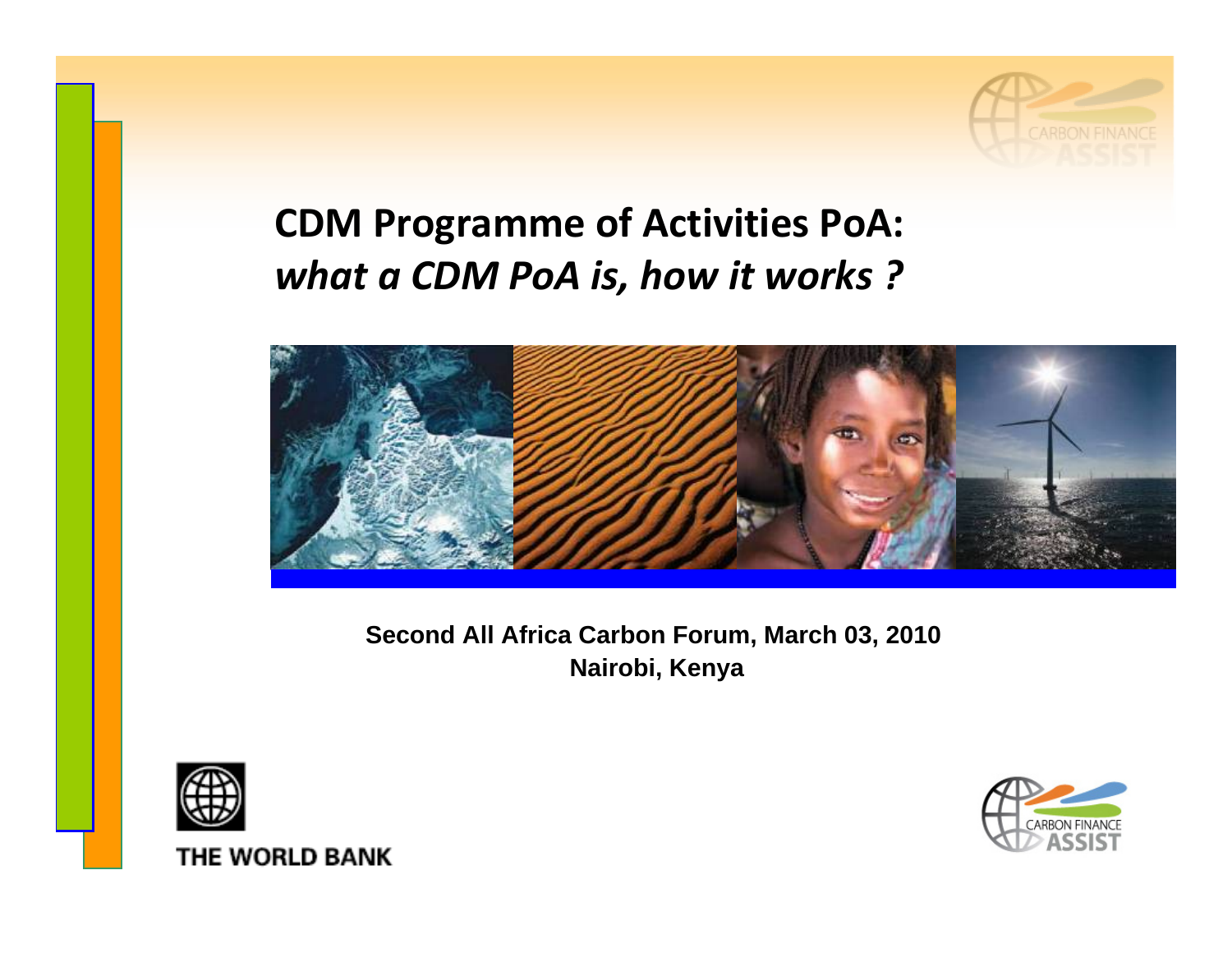## **What a CDM PoA is?**

- Traditional CDM: Traditional CDM: project-based project-based approach approach ( parameters define ( parameters define precisely and in precisely and in advance) advance)
- Emission reductions Emission reductions achieved achieved
	- from single project from single project activities activities
	- in single locations in single locations
	- in certain sectors– in certain sectors
	- in advanced in advanced countries countries



*CARRON FINA* 



*CDM not equipped to support investment programs and CDM not equipped to support investment programs and*  policies & measures  $\rightarrow$  Need for scaling up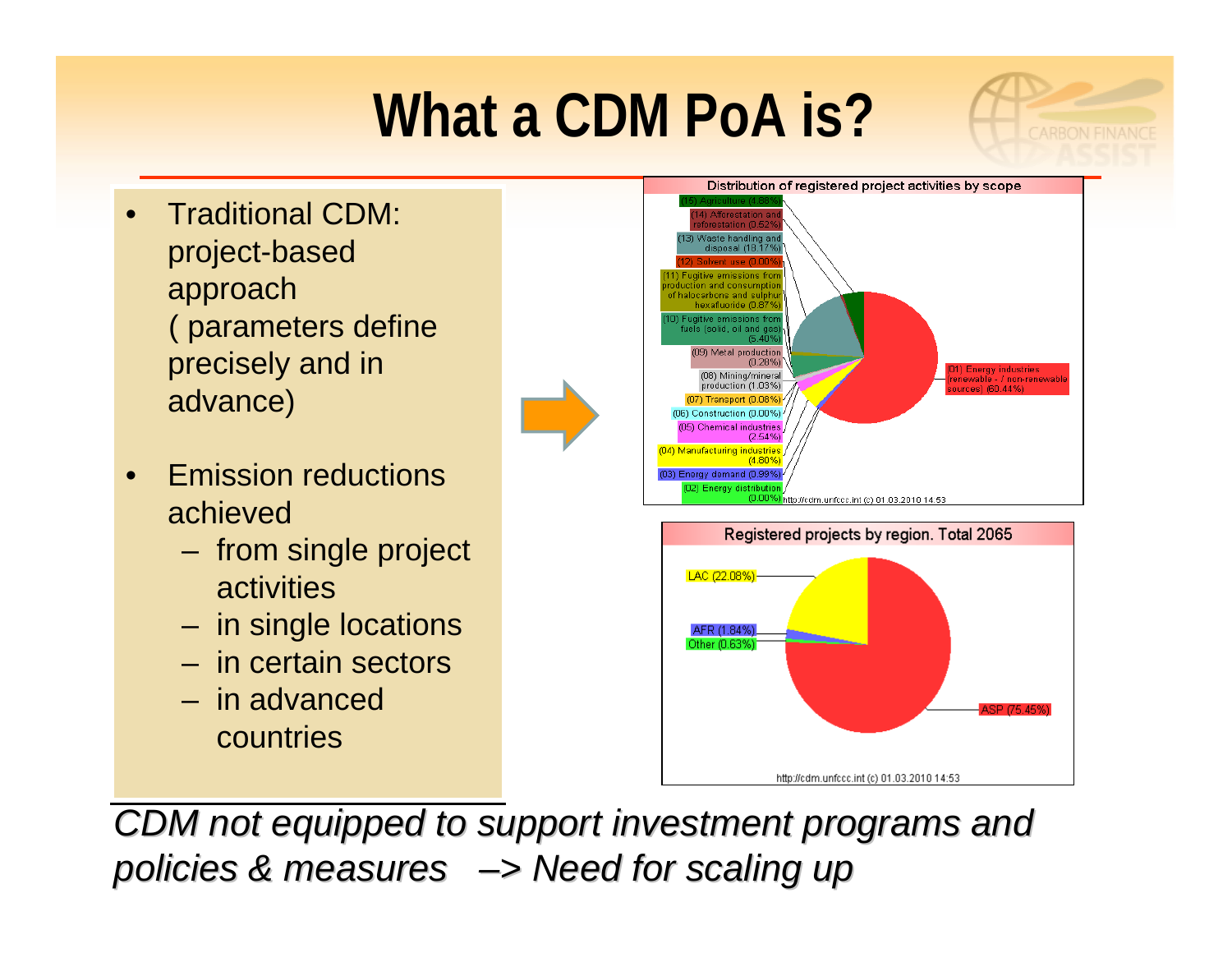

## **What a CDM PoA is?**

**Program of Activities (PoA)** has been introduced to **Program of Activities (PoA)** has been introduced to address some of these limitations and help developing address some of these limitations and help developing countries promote sustainable technologies countries promote sustainable technologies

#### Possibility to register → **CDM PoA:** One programme + unlimited number of CDM project activities



GHG mitigation activities that are dispersed aver a geographic region and period of time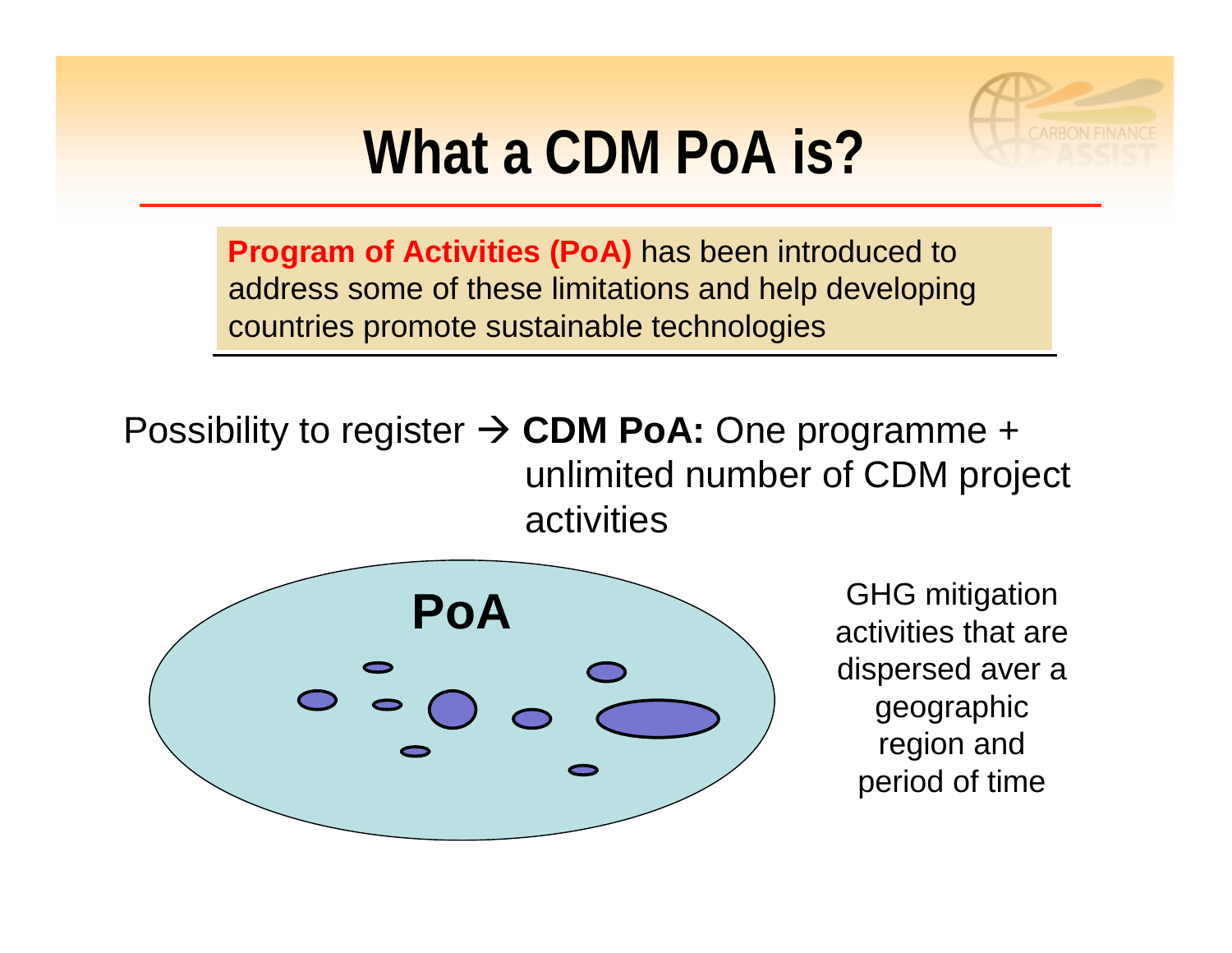## **Definition of PoA**



A Program of Activities (*PoA) is a voluntary coordinated action by a*  A Program of Activities (*PoA) is a voluntary coordinated action by a private or public* entity which coordinates and implements any *private or public* entity which coordinates and implements any policy/measure or stated goal (i.e. incentive schemes and voluntary policy/measure or stated goal (i.e. incentive schemes and voluntary programs), which leads to GHG emission reductions or increase programs), which leads to GHG emission reductions or increase net greenhouse gas removals by sinks that are additional to any net greenhouse gas removals by sinks that are additional to any that would occur in the absence of the *PoA, via an unlimited*  that would occur in the absence of the *PoA, via an unlimited number of CPAs; number of CPAs;*

 $\rightarrow$  **Program of Activities (PoA):** Framework to facilitate the implementation of a policy, measure or goal

→ CDM Project Activity (CPA): Project Activity that actually generates CER Individually unique and identifiable with a clear, defined boundary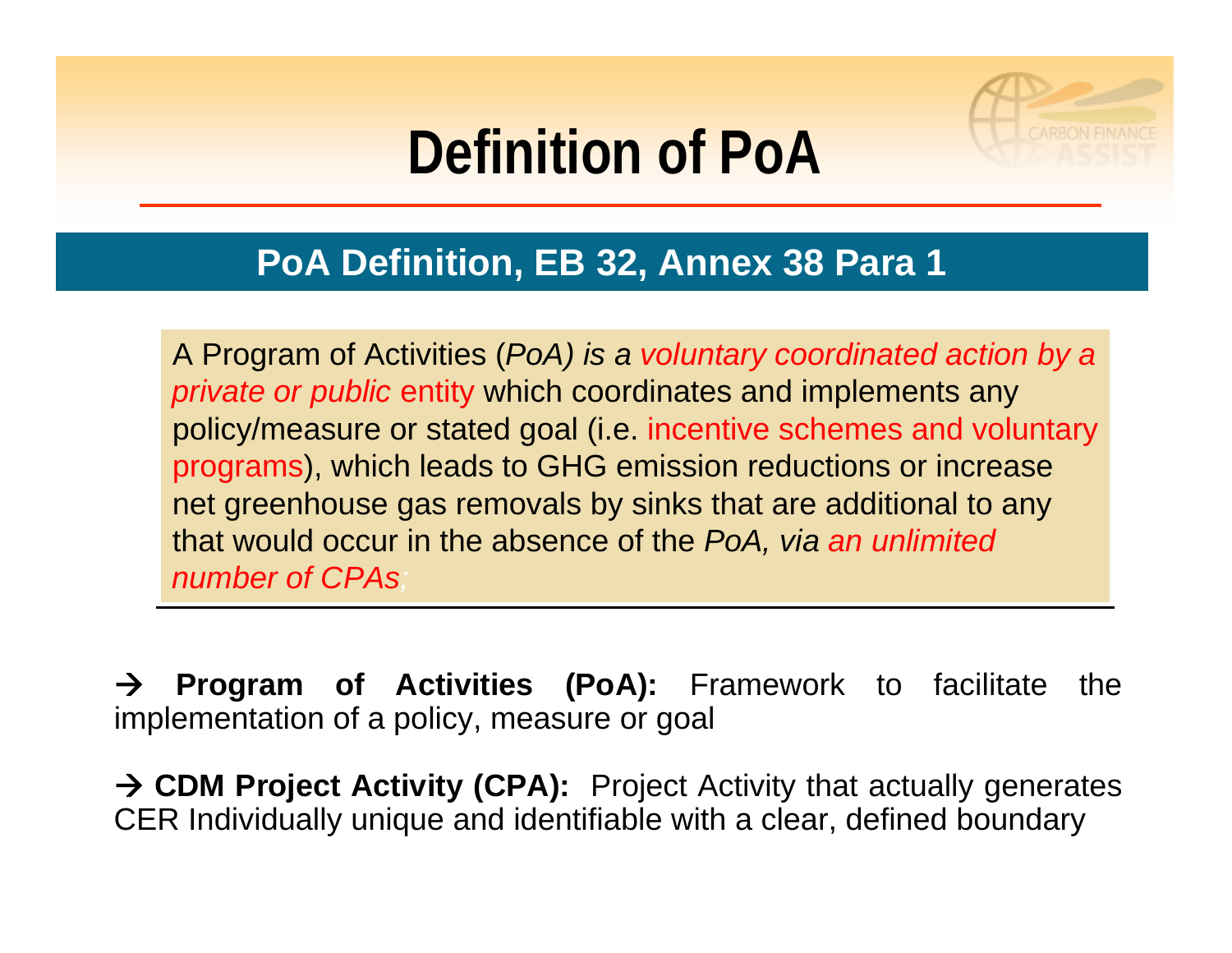

## **How this works?**

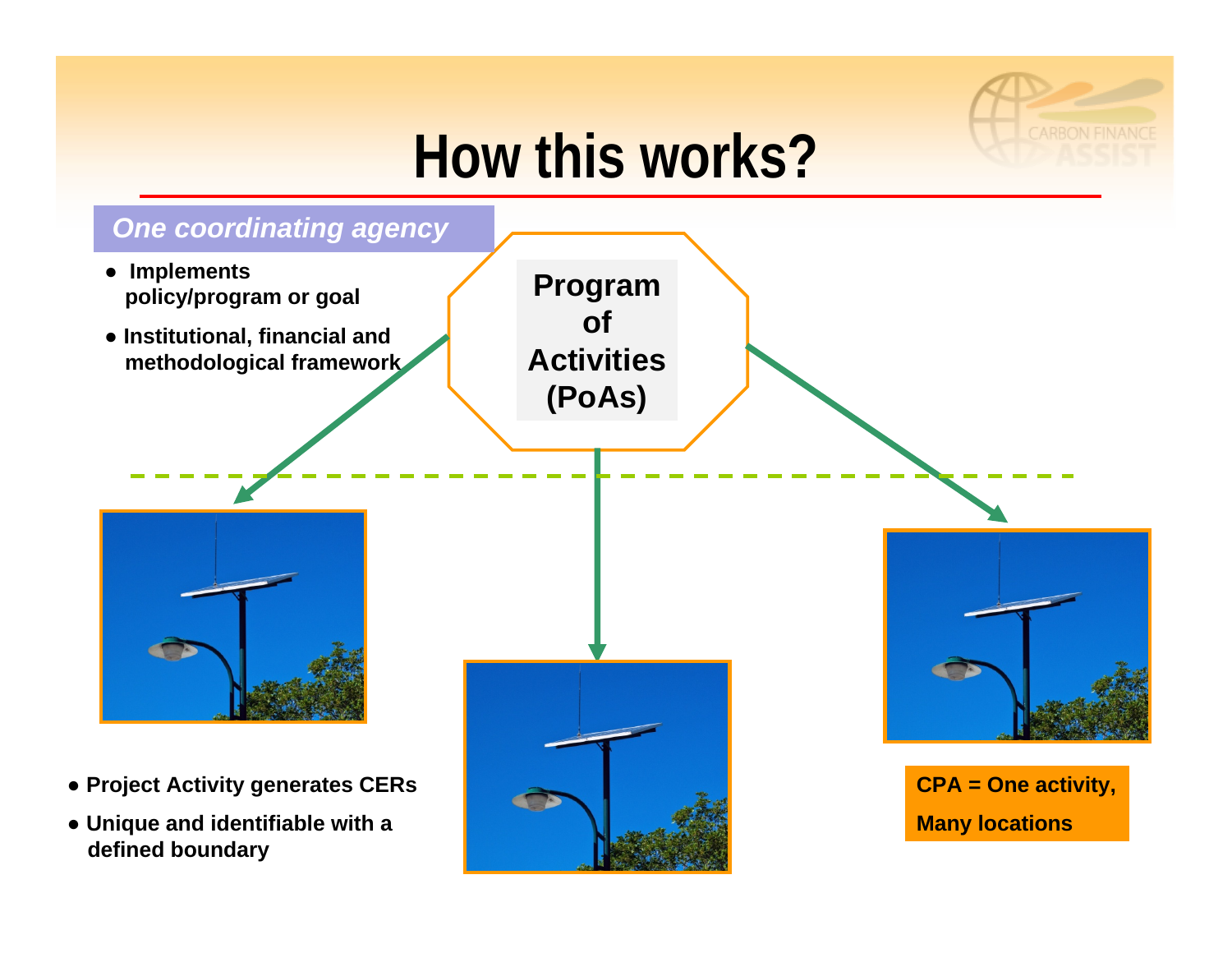### **Possible PoA combinations**

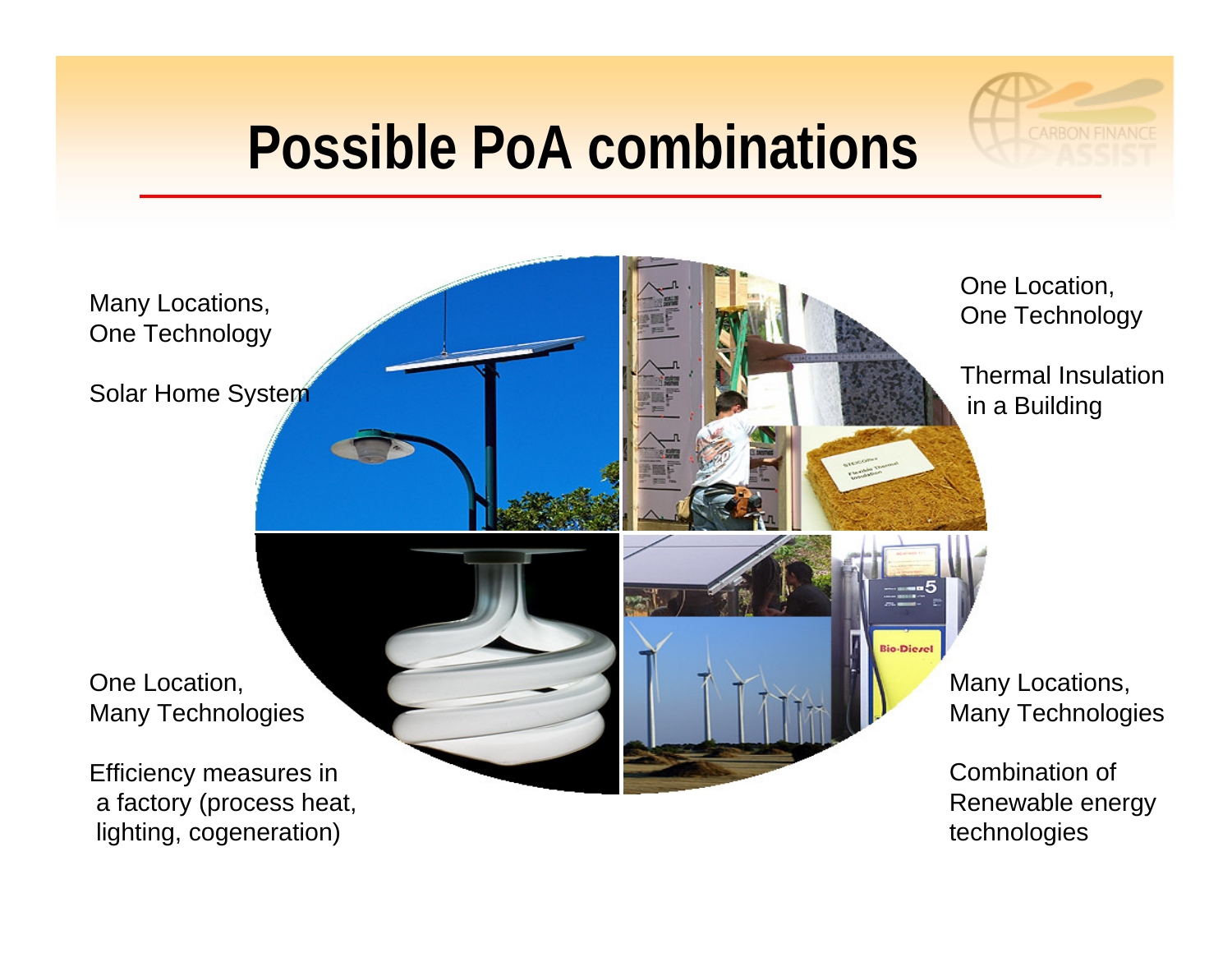## **Types of Carbon Projects**

| <b>Single Project</b>                         | <b>Bundle of Projects</b>                                                   | Program                                                                |
|-----------------------------------------------|-----------------------------------------------------------------------------|------------------------------------------------------------------------|
| Single location                               | <b>Many locations</b>                                                       | Many locations,<br>across countries                                    |
| Single project owner<br>(e.g., 1 hydro plant) | Many project owners<br>(e.g., 10 hydro plant)                               | Many project owners                                                    |
| 1 project only                                | A number of activities<br>submitted as 1 project<br>(e.g., 10 hydro plants) | A number of activities<br>submitted over the<br>duration of a program  |
| A single crediting period<br>(e.g., 7/10y)    | Single crediting period for<br>all activities (7/10y)                       | Each project has own<br>crediting period                               |
| Project owner is known                        | All project owners are<br>known                                             | At least one project<br>owner is known, rest/<br>included as they join |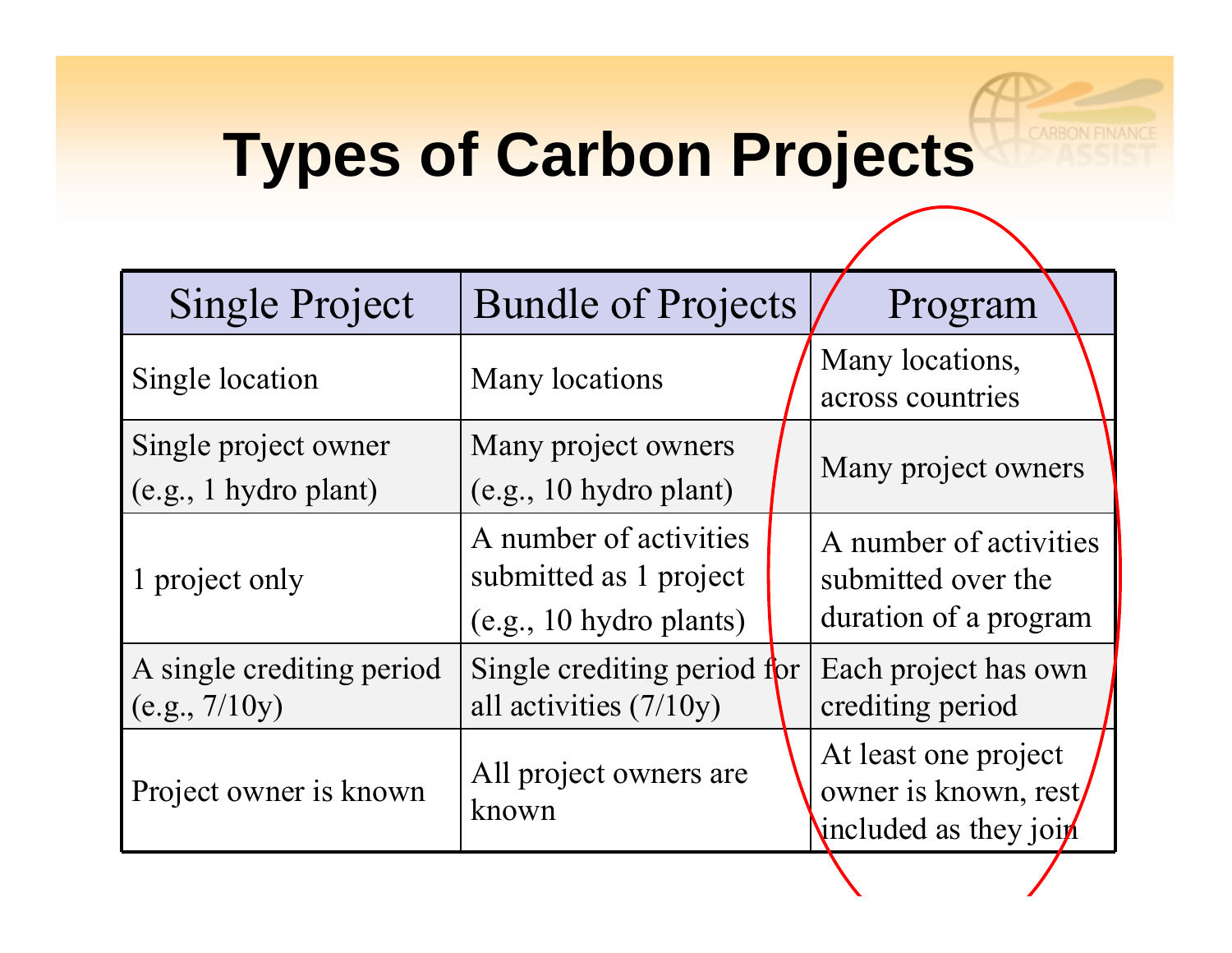### **Crediting period for PoA**

- **The crediting period of a** *CPA will be either a maximum of seven years which may be renewed at most two times* **or a maximum of 10 years with no option of renewal**
- **However, the duration of crediting period of any** *CPA shall be limited to the end date of the PoA*

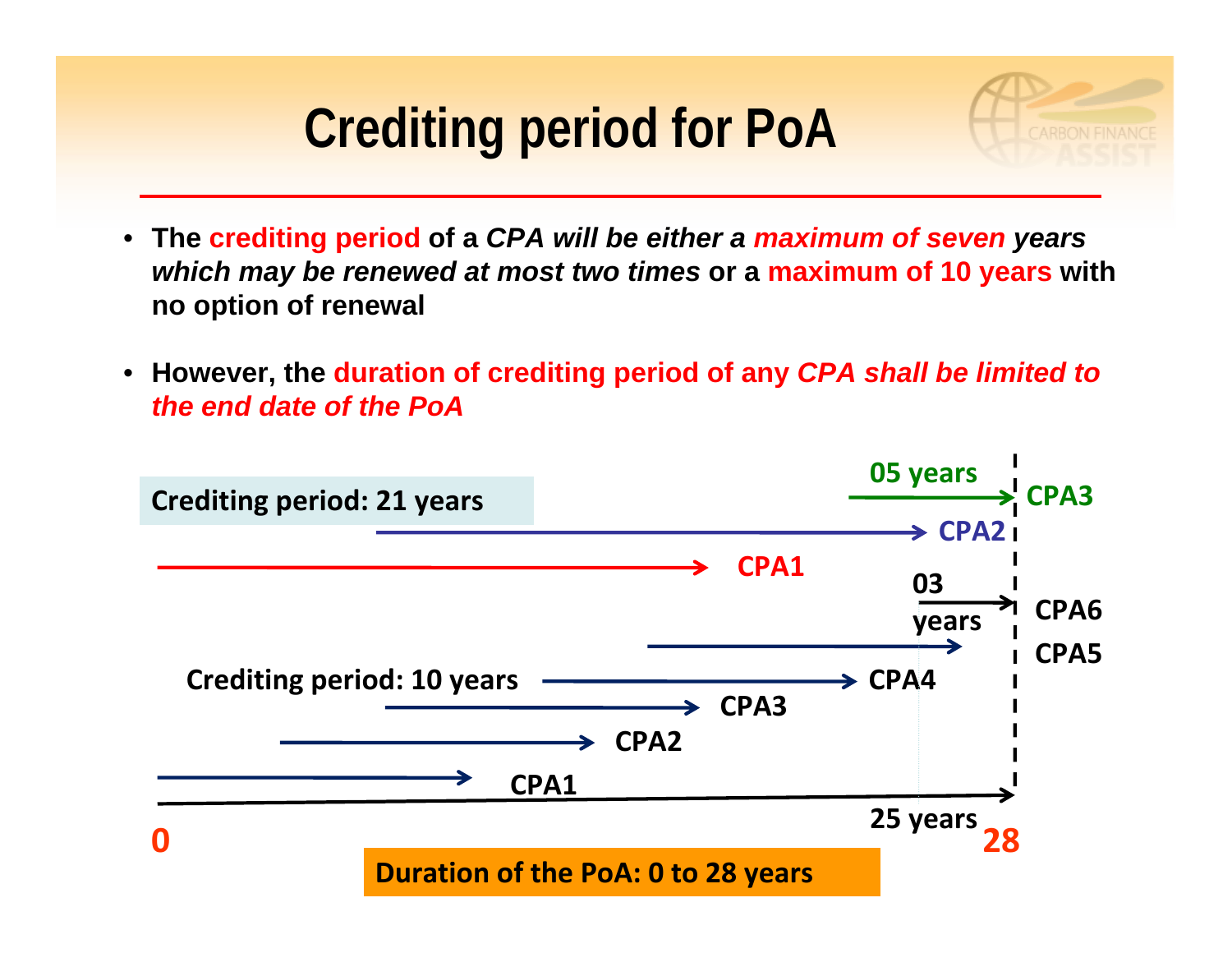- $\rightarrow$  PoAs provide for an institutionalized framework
- Adaptable to host country situation and sector
- Certainty regarding cOnditions and procedures
- Flexible regarding "who" joins a PoA and "when"
- $\rightarrow$  Use of pre-existing, structural relationships
- –Technology supplier, banks, public agencies, NGOs –Diverse incentives to join (& reduce emission)
- –Competitive and scalable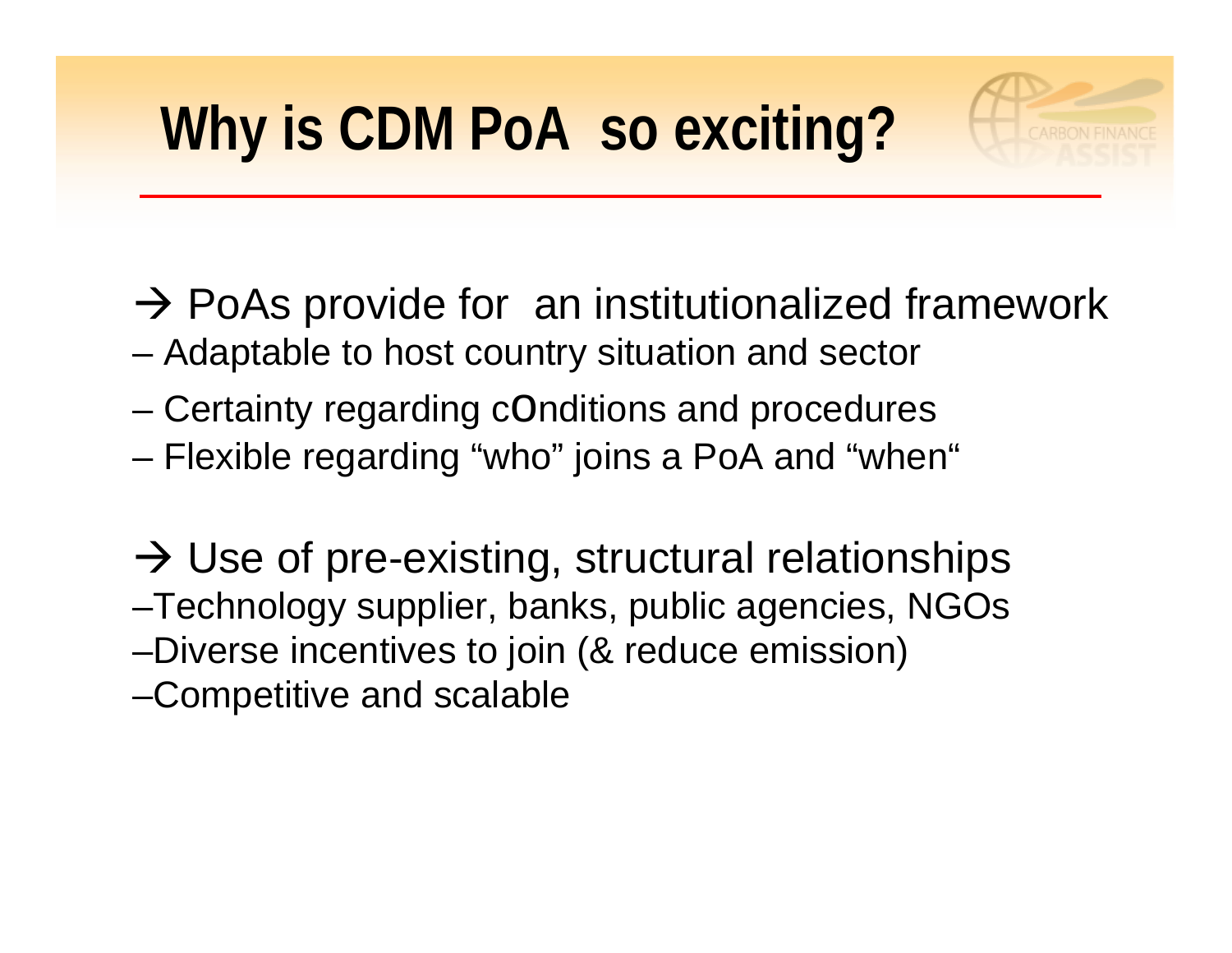

# **Thank you**

#### **Samira Elkhamlichi selkhamlichi@worldbank.org**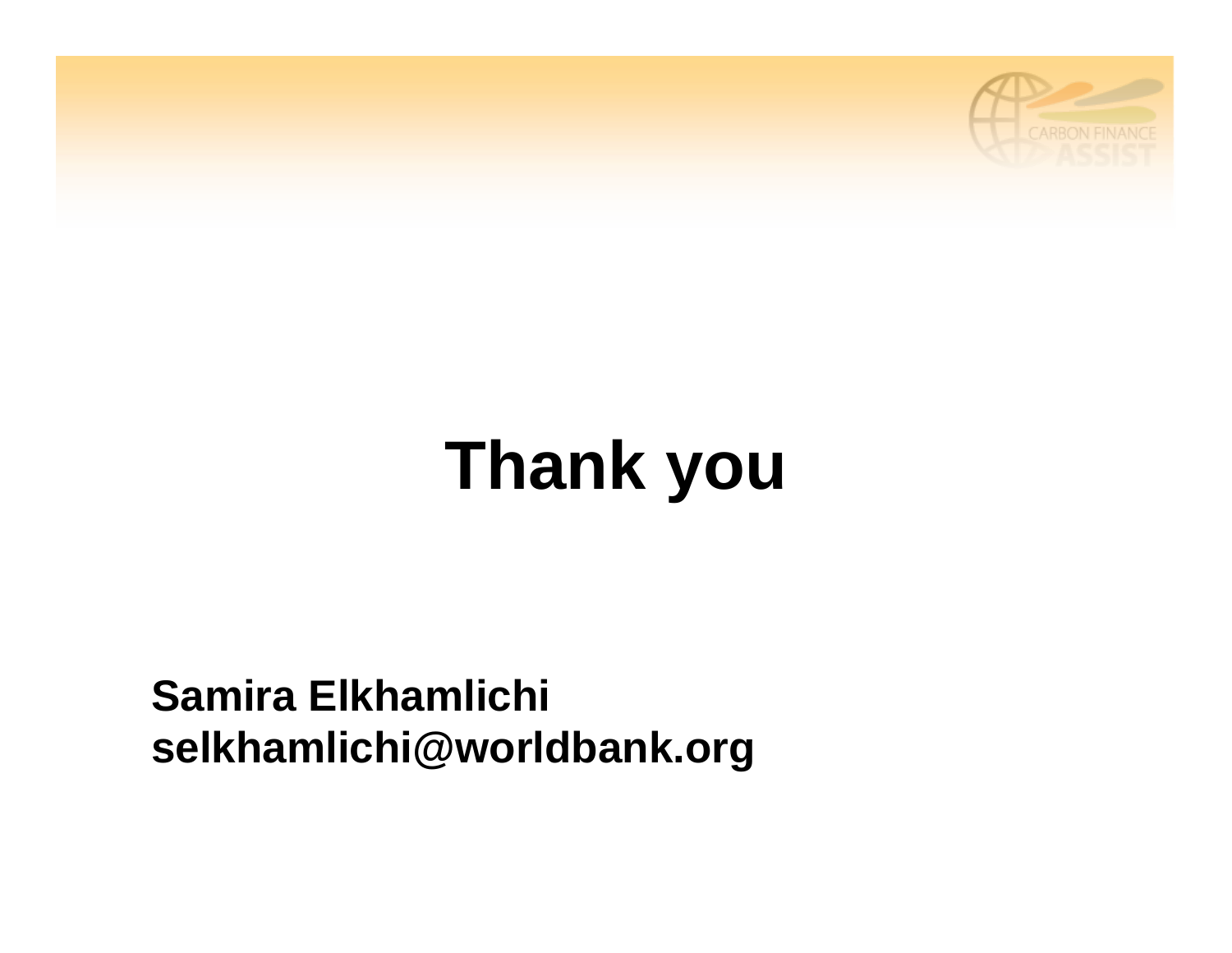

## **Likely benefits of PoA**

- Enhances representation of new sectors
- Helps "more holistically expand" the CDM (compared to the current skew towards certain countries and technologies)
- Assist small and low income countries to increase their participation in the carbon market
- Promotes low carbon path of development by enabling climate friendly policies and measures